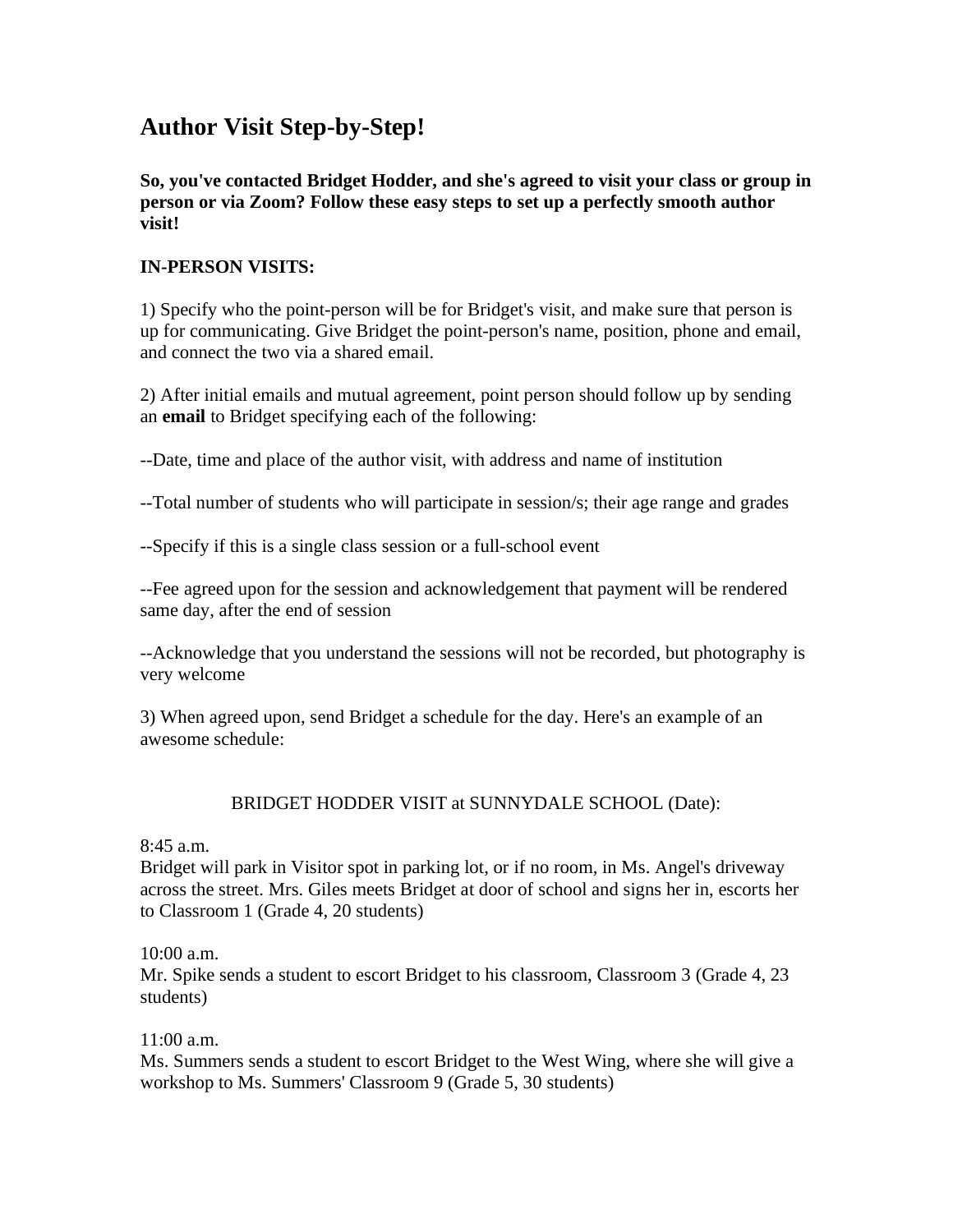12:00 noon

Ms. Summers escorts Bridget to the lunch room, where she will eat with the teachers. Teachers dish a little about Principal Snyder, but not enough to satisfy Bridget's curiosity. Bridget notices the salad is surprisingly good. Sunflower seeds add a nice crunch.

#### 1:00 p.m.

Principal Snyder will escort Bridget to the General Assembly auditorium, where she will give a presentation on Interfaith Peace. (All Grades, 4, 5, 6, 200 students) Everyone is overwhelmed with inspiration and joy.

#### $2:00 - 2:30$

Bridget signs student copies of books in auditorium; photo opportunities. Laughter, excitement, some arguing over places in the line, but nothing Mr. Spike can't handle.

2:30 Principal Snyder gives payment to Bridget in the form of a check and has her sign for it. He smiles at her. She smiles back. A bond has been forged. She feels deep in her heart that she shall return when her next book comes out.

### END OF DAY

*AFTERWARDS: Follow up by emailing Bridget any photos from the day, and comments from students. She loves tweeting pictures that don't violate student privacy, so if you have one, share one, and share your social media info, so she can @ you!*

#### **ZOOM VISIT INSTRUCTIONS:**

1) Contact Bridget, agree upon date and time and fee, if any (20 minute sessions on World Read Aloud Day are free!). In case of genuine need, do not hesitate to discuss fees openly with Bridget.

2) Email Bridget with point person's contact info, cc'ing point person (unless YOU are the point person, in which case, say so and be greeted warmly). **A phone number** in case of online connection failure on the day is very important.

3) Set up the Zoom and send Bridget the link.

4) No group larger than 30 students at a time on Zoom; it gets too confusing.

5) On the day of the presentation, **RE-SEND the link to the Zoom call** to Bridget, who will haplessly search for it at the last minute otherwise, panicking.

6) Make sure the kids have read at least some of the book, and that they have prepared and written down questions beforehand.